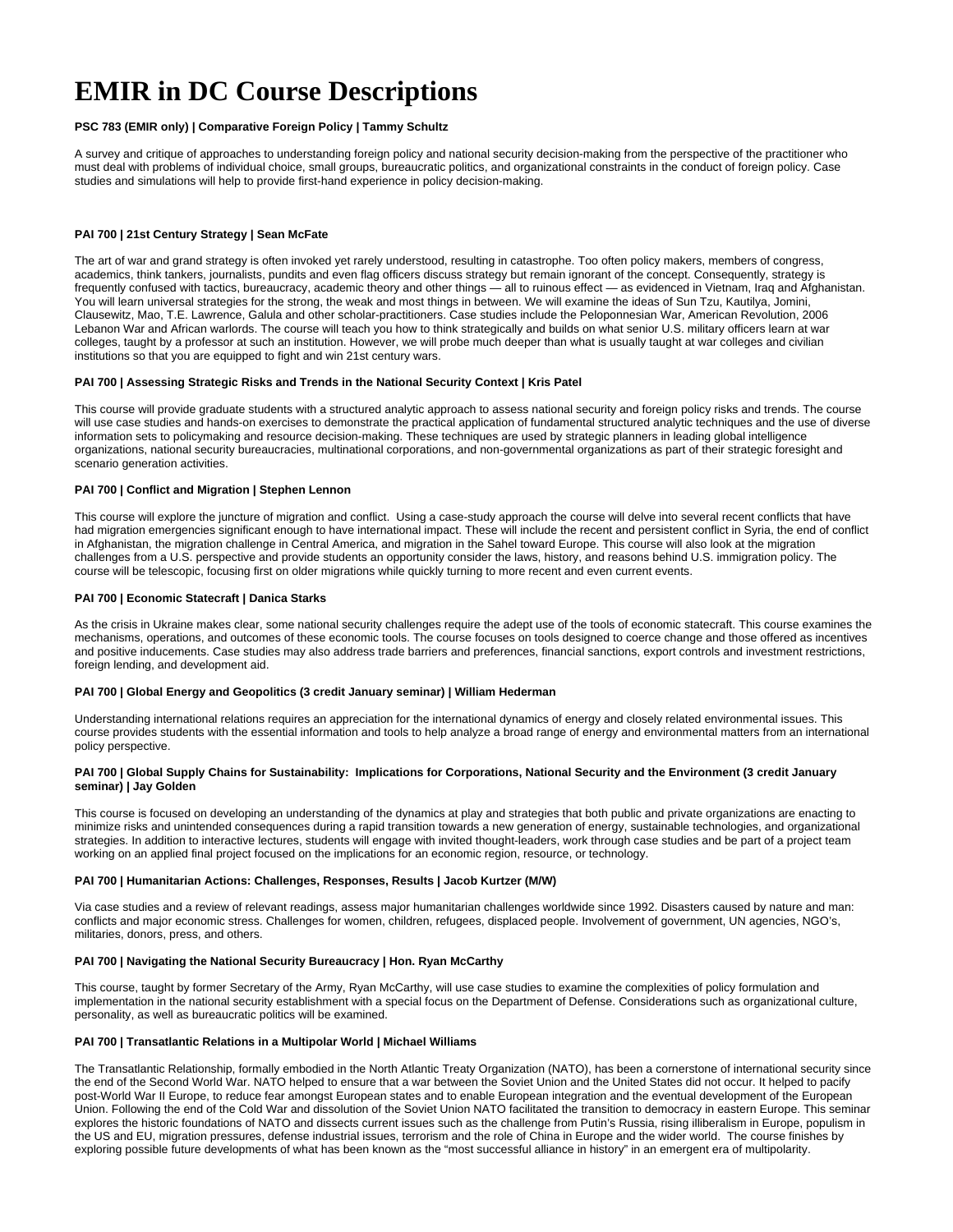# **PAI 700 | US Challenges in the Middle East | Jon Alterman**

This course will explore historical, current, and anticipated future US security challenges in the Middle East, exploring how policy makers have understood and understand threats and their options to address them. We will analyze how the US sets goals for its regional actions, how its actions in the Middle East fit into a broader global strategy, and how different global contexts shape different US responses. This course will have a policy focus and writing assignments will develop the ability to write short, forceful and effective memoranda.

### **PAI 715 | African Conflicts: Causes and Consequences | Michael Shurkin**

This course will be an overview of security issues from African and global perspectives. The course will begin with a historical look at colonial powers in Africa, the dynamics of the Cold War and how it shaped the wars of decolonization and the establishment of African liberation movements. The course will then address the fate of the post-colonial states and the emergence of US security assistance after the end of the Cold War as well as the emergence of transnational threats in the region.

## **PAI 715| China's Rise and Challenges to the Global Order | Robert Daly**

This master's seminar focuses on contemporary challenges to the global order posed by China's growing economic and political power. The course charts China's reform and opening, its development and integration into the global economy, and the challenges created for Western economic and security institutions and alliances. Specific topic areas covered include China's non-market status and trade conflict, competition for technological leadership, ICT governance and standard setting, the Belt and Road Initiative, and the implications of China's South China Sea activity. The course will combine extensive background readings, lectures, and discussion. Students will benefit from frequent guest lectures and discussions with experts from the Center for Strategic and International Studies.

## **PAI 715 | From Fragility to Resilience: New Approaches to Global Development | Erol Yayboke & Sara Reckless**

While some countries move up the development ladder on the way to greater economic growth and stability, others struggle with cyclical fragility and the negative repercussions that come with it. The path from fragility to resilience is rarely linear, requiring a mix of security, stabilization, humanitarian aid, and development assistance. This course will look at causes of fragility and examine the non-kinetic tools deployed in fragile states, especially their utility and effectiveness in specific country and regional cases. Primarily discussion-based, the course will also include regular guest speakers who are regional experts and/or practitioners.

## **PAI 715 | Frontier of Finance: Digital Currencies, Security, and Development| Bejoy DasGupta**

This course will focus on how the global financial revolution underway, the Fintech revolution, can help lead to sustained, inclusive and strong growth and enhance security, as elaborated in the UN's Sustainable Development Goals. The course will explore cutting edge themes at the intersection of finance, technology, policy, development and security, as well as cross-border dimensions to include the challenges posed by Cryptocurrencies. It will not be narrowly focused on technology, and is appropriate for students pursuing development, economic and security fields.

### **PAI 715 | Global Sustainability & Development: Policy Impact at the National Level | Melinda Kimble**

This course offers an overview of the concept of sustainability and its application in economic, environmental, social and development spheres from the perspective of policy practitioners. It examines the issue through the perspective of three planetary ecosystems – water, land and air – and explores associated public policy issues – urbanization, globalization, depletion of ocean resources, land-based sources of marine pollution, deforestation, climate change and national security. Drawing on a policy thinking tool developed for this class, the seminar will assess the evolution of international legal frameworks and related concepts since 1970 and apply the tool to identifying and analyzing current and future policy options at the local, state, national and global level. This course provides business and finance, economic development, national security as well as environmental majors a command of key concepts, analytic tools, and professional literacy for addressing sustainability issues across a range of disciplines.

### **PAI 715 | Issues in Public Diplomacy | Shawn Powers**

This course will provide a deep dive into the origins of information statecraft and explore case studies to provide a detailed understanding of the scope, sophistication, and significance of the geopolitics of information. Building on key theoretical models, including markets for loyalties, networks, and game theory, this course will provide an analytic framework for understanding the range of information statecraft activities, as well as the key variables likely to influence the success or failure of a public diplomacy campaign or program. Monitoring and evaluation techniques and best practices will also be covered, as well as the foundations of digital analytics and metrics. Classes will feature occasional guest speakers from the State Department, the Department of Defense, and the NGO community. At the end of the course, students will be subject matter experts on public diplomacy and global media strategy, the information statecraft toolkit, and the significance of these tools and tactics in international affairs.

# **PAI 715 | Politics, Power, and Global Sport| Jeff Gonda**

This seminar explores the intersections of sports, politics, and society in an international context. Combining examinations of contemporary topics and historical case studies, the course addresses the enduring and complex links between sport and major issues in global affairs including cultural diplomacy, nationalism, and human rights.

### **PAI 715 | Strategic Foresight for International Relations | James-Christian Blockwood**

This course will provide graduate students with a structured approach to thinking about the future of the international environment. It is a foundation in qualitative foresight methodologies with direct application to national or organizational strategic planning. It also provides a tour du horizon of the global trends shaping the world 10-20 years into the future and beyond. Through real-world case studies and classroom exercises, the course exposes students to the practical application of foresight methodologies to policymaking and resource decision-making. These methodologies are routinely used by strategic planners in leading global intelligence organizations, national security ministries, multinational corporations, and non-governmental organizations. Strategic foresight is an under-appreciated "hard" international relations skillset, particularly useful in navigating the profound global transitions underway that affect risk and competitiveness for countries, companies, and individuals.

#### **PAI 730 | Central Challenges in National Security Law and Policy | James Baker**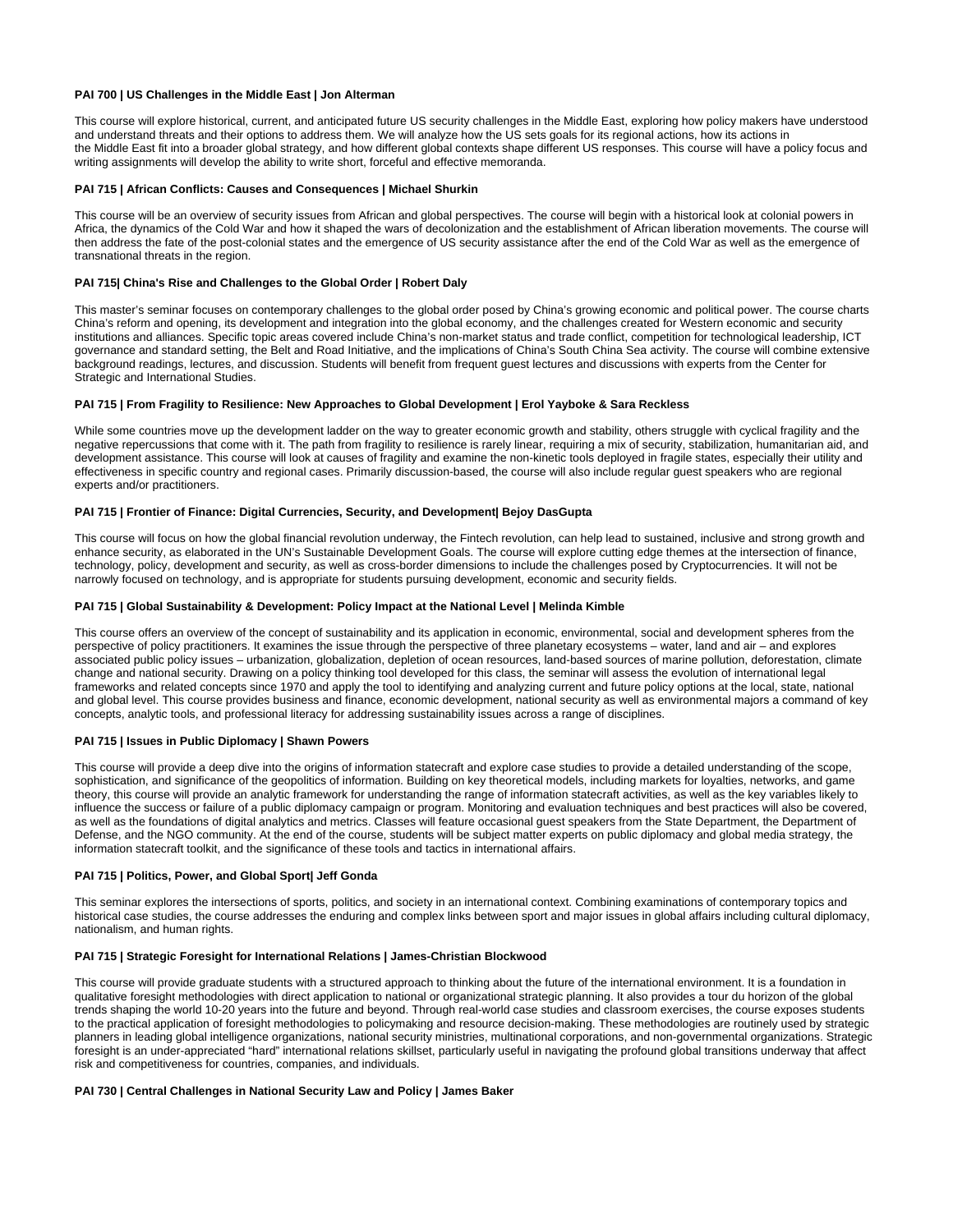Using a series of case study modules that jump off the front page, the course examines critically the hardest U.S. national security law and policy challenges of the decades ahead. The case studies range from decisions to intervene and what laws apply if we do intervene in humanitarian crises, insurrections, or civil wars, and what laws should govern when we are involved; dealing with the Arab Spring; dealing with Iran and North Korea related to nuclear weapons; anticipating and controlling new technologies in warfare and surveillance; managing civil/military relations in protecting the homeland; countering the cyber threats to our infrastructure and cyber-attacks waged by nation states, such as China and Russia; managing public health as a national security issue; resource depletion and global warming as a national security issue. Students will learn to integrate legal and policy analyses and will gain lessons in how policy is made and implemented with significant legal guidance.

#### **PAI 771 | Public Management of Technological Development (3 credit January seminar) Sean O'Keefe**

This course provides a survey of major public policy influences on the formulation and implementation of commercial technology and innovation strategies.

The primary public influence of commercially developed technology and innovation is regulatory in nature, but also pertains to public financed contracts and grants managed by public agencies to support technology developments for application to public programs and services. Government policy and statutory requirements can create the need for technology solutions or impede the development of others. Similarly, the public sector can actively affect market opportunities through the promotion of specific policies and government sponsored programs, as well as the elimination of others.

Technology development offers public and private organizations new avenues to explore productivity enhancement and improved service delivery or increased profitability and market expansion which, in turn, leads to the imperative for innovation change. Successful technology strategies are closely linked to business strategies which match the organization's existing capabilities or offer a road map to a new service or product developments. To the extent there is an application or impact to public objectives, public policy and public management practices can either facilitate or deter market incentives to achieve the objectives.

The public sector is frequently both the consumer and regulator of technology advances. For aspiring public managers, this course will examine the active and passive government influences, which can and have been exerted over technology and innovation management. For aspiring business managers and technical professionals in engineering or information systems, this course will provide a perspective of the applications of public policy and public management practices and will offer constructive avenues on how government actions on behalf of the public may be anticipated.

#### **PAI 895 | Managerial Leadership | Sean O'Keefe and Jim Cunningham**

This is the Leadership and Strategy in Global Affairs course and a core requirement for the EMIR degree. Objectives are to establish an understanding of the schools of leadership thinking, especially current trends, to practice requisite skills, and to plan for additional learning and development through assessment and action planning.

Course readings focus on leadership theory and practice and their application in the changing organizational environment in a global workplace. Case studies and groups discussion.

## **PAI 996 | Master's Capstone | Barbara Petzen**

This is the capstone course and a core requirement for the EMIR degree. Students complete substantive research projects while embedded in one of the thematic or regional programs at CSIS. Students work directly with CSIS experts on capstone projects designed to hone and showcase their capacity for both cogent analysis of real-world problems and effective policy communication.

Based on interest, working teams of master's candidates conduct research reports to craft actionable policy analysis and recommendations on a complex issue area. Since valuable policy recommendations may be lost if they are not communicated well, teams also learn to transform their policy analysis into an online project that communicates their results with clarity, creativity, and compelling multimedia storytelling.

Professional development workshops on data collection, analysis, analytic writing, and presentation are covered to support students in the development of their projects and to help prepare them for personal career advancement.

Project teams receive mentorship and guidance from CSIS faculty and media advisors throughout the duration of their projects. A final oral presentation and a written report to CSIS and the faculty advisor are the major course requirements.

EMIR candidates who successfully complete the capstone project will be able to:

- Understand complex and fast-changing international security and foreign policy issues;
- Analyze complex data sets to discern key patterns and trends;
- Formulate insightful analysis of an issue area and design appropriate policy recommendations or compare likely repercussions of different policies;
- Craft compelling policy narratives combining cogent analysis and creative data visualization;
- Communicate findings effectively both orally and across a range of multimedia platforms;
- Collaborate effectively on diverse teams to produce a high-impact product.

#### **For Maxwell Students Only:**

# **PAI 715 | Washington Internship | Mark Jacobson**

Students can earn up to three credits working (usually unpaid) as an intern for an agency or organization that focuses on issues of global development or global security.

### **PAI 738 | US Intelligence Community: Governance and Practice | Robert Murrett**

This course meets Monday and Wednesday morning on SU's main campus and is only available in DC online